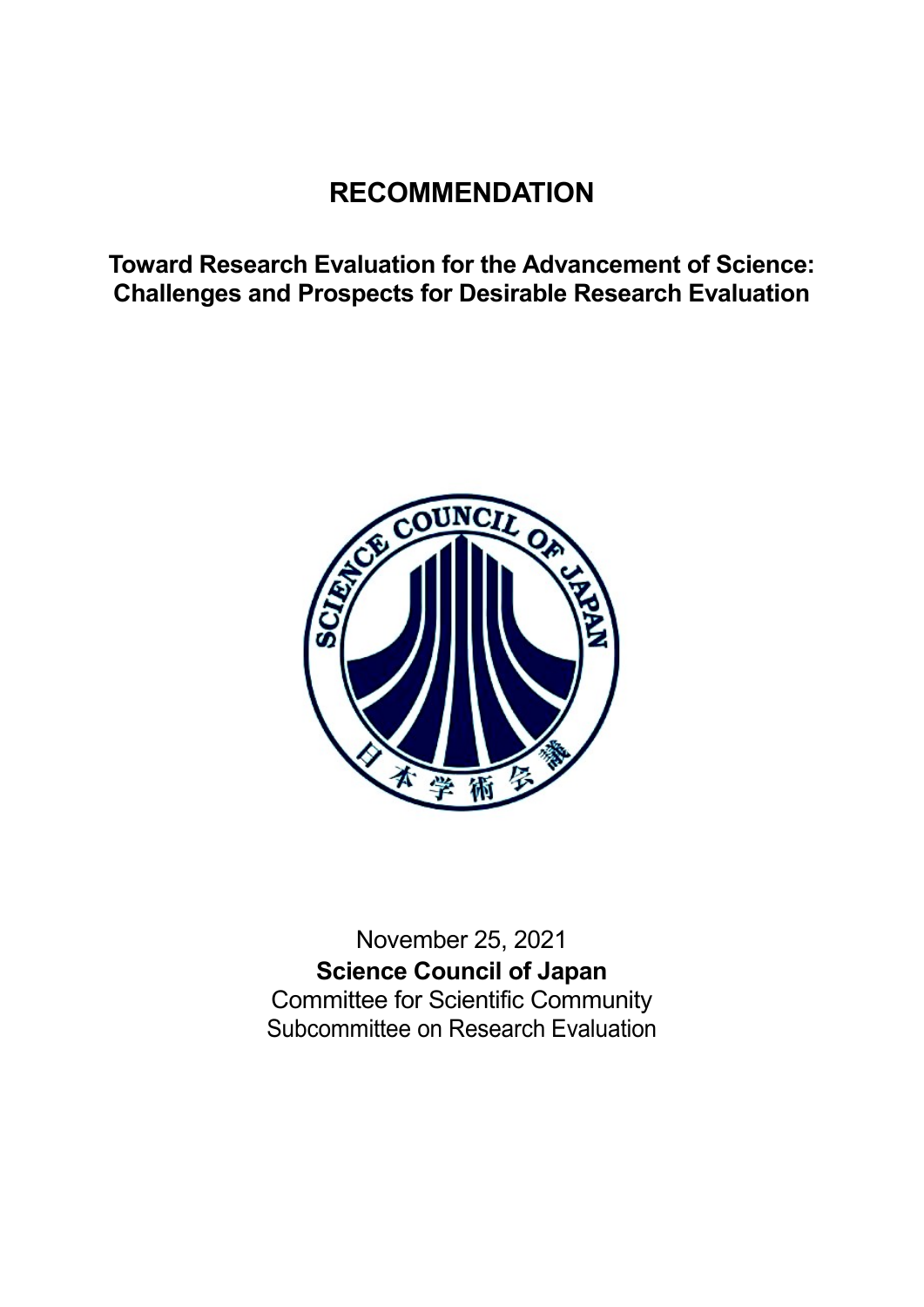The original was written in Japanese and SCJ provides English version for non-Japanese readers.

Subcommittee on Research Evaluation,Committee for Scientific Community,Science Council of Japan.

| Chair             | <b>TAKEDA Hiroyuki</b>         | Vice President and Professor, Graduate                          |
|-------------------|--------------------------------|-----------------------------------------------------------------|
|                   | (Section II Council<br>Member) | School of Science, The University of Tokyo                      |
| <b>Vice-Chair</b> | MITSUNARI Miho                 | Professor, Graduate School of Life and                          |
|                   | (Associate Member)             | Environmental Sciences, Nara Women's<br>University              |
| Secretary         | <b>FUJII</b> Ryoichi           | President, Research Organization of                             |
|                   | (Associate Member)             | Information and Systems, Inter-University<br>Research Institute |
| Secretary         | HAYASHI Takayuki               | Professor, National Graduate Institute for                      |
|                   | (Associate Member)             | <b>Policy Studies</b>                                           |
|                   | KOBAYASHI Tadashi              | Professor Emeritus, Osaka University /                          |
|                   | (Section I Council)            | Specially Appointed Professor, CO-Design                        |
|                   | Member)                        | Center, Osaka University                                        |
|                   |                                | Director General, Research Institute of                         |
|                   |                                | Science and Technology for Society<br>(RISTEX)                  |
|                   |                                | Japan Science and Technology Agency (JST)                       |
|                   | <b>MATSUSHITA Kayo</b>         | Professor, Center for the Promotion of                          |
|                   | (Section I Council)<br>Member) | Excellence in Higher Education, Kyoto<br>University             |
|                   | MIZOBATA Satoshi               | Professor Emeritus, Kyoto University;                           |
|                   | (Section I Council)            | Specially Appointed Professor, Institute of                     |
|                   | Member)                        | Economic Research                                               |
|                   | ENDO Tamao                     | Senior Fellow, Tokyo Metropolitan Institute                     |
|                   | (Section II Council<br>Member) | of Gerontology and Geriatric Medicine                           |
|                   | FURUYA Ken                     | Professor, Graduate School of Science and                       |
|                   | (Section II Council<br>Member) | Engineering, Soka University                                    |
|                   | AIDA Misako                    | Specially Appointed Professor and Assistant                     |
|                   | (Section III Council           | to the President, Hiroshima University                          |
|                   | Member)                        |                                                                 |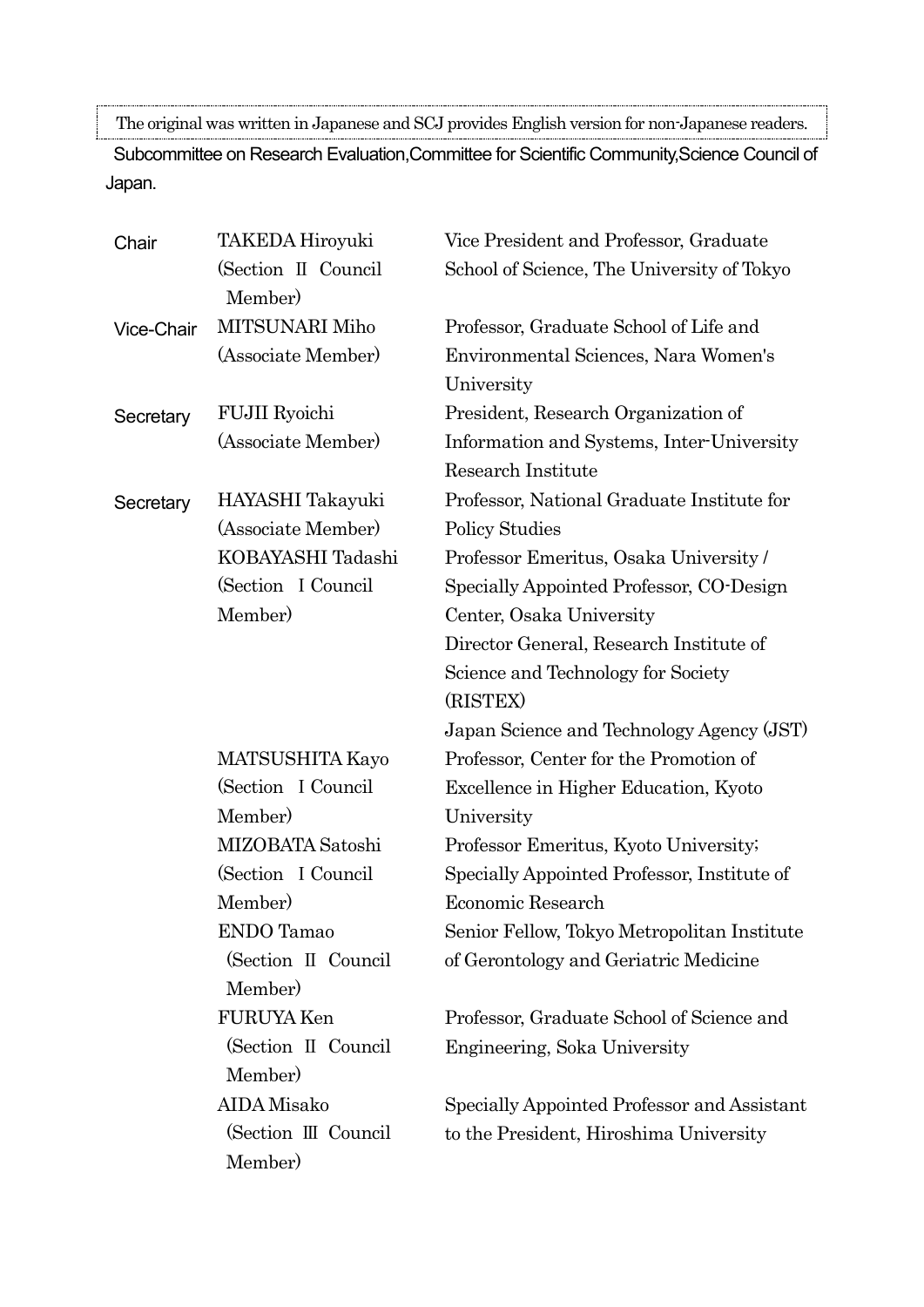| <b>KIBE Nobuko</b>    | Specially Appointed Professor, National  |
|-----------------------|------------------------------------------|
| (Associate Member)    | Institute for Japanese Language and      |
|                       | Linguistics, National Institutes for the |
|                       | Humanities                               |
| TAKASE Kenkichi       | Professor, Graduate School of Medicine,  |
| (Associate Member)    | Jichi Medical University                 |
| MATSUNAKA Manabu      | Professor, Nagoya University Graduate    |
| (Associate Member)    | School of Law; Secretary, Young Academy  |
| MATSUO Yukari         | Professor, Faculty of Science and        |
| (Associate Member)    | Technology, Hosei University             |
| <b>TAKENAKA Toru</b>  | Professor, Research and Development      |
| (Specially Associate) | Department, National Institution for     |
| Member)               | Academic Degrees and Quality             |
|                       | <b>Enhancement of Higher Education</b>   |

Help in the preparation of the recommendation was received from the following persons .

| TOYODA Nagayasu        | President, Suzuka University of Medical     |
|------------------------|---------------------------------------------|
|                        | Science                                     |
| MATSUURA Jun           | Member, Japan Academy; Professor            |
|                        | Emeritus, The University of Tokyo           |
| <b>NAKAMURA Eiichi</b> | Specially Appointed Professor, The          |
| (Associate Member)     | University of Tokyo General Project         |
|                        | Organization; Distinguished Professor,      |
|                        | Graduate School of Science, The University  |
|                        | of Tokyo                                    |
| GOTO Makoto            | Associate Professor, National Museum of     |
|                        | Japanese History, National Institutes for   |
|                        | the Humanities                              |
| SHINEHA Ryuma          | Associate Professor, Center for Co-creation |
|                        | of Social Technology, Osaka University      |
| <b>MASUTANI</b> Fumio  | Editorial Writer, Asahi Shimbun             |
| <b>INAISHI Natsuko</b> | Academic Research Support Office, Kyoto     |
|                        | University                                  |
| <b>SASAKI Yui</b>      | Academic Research Support Office, Kyoto     |
|                        | University                                  |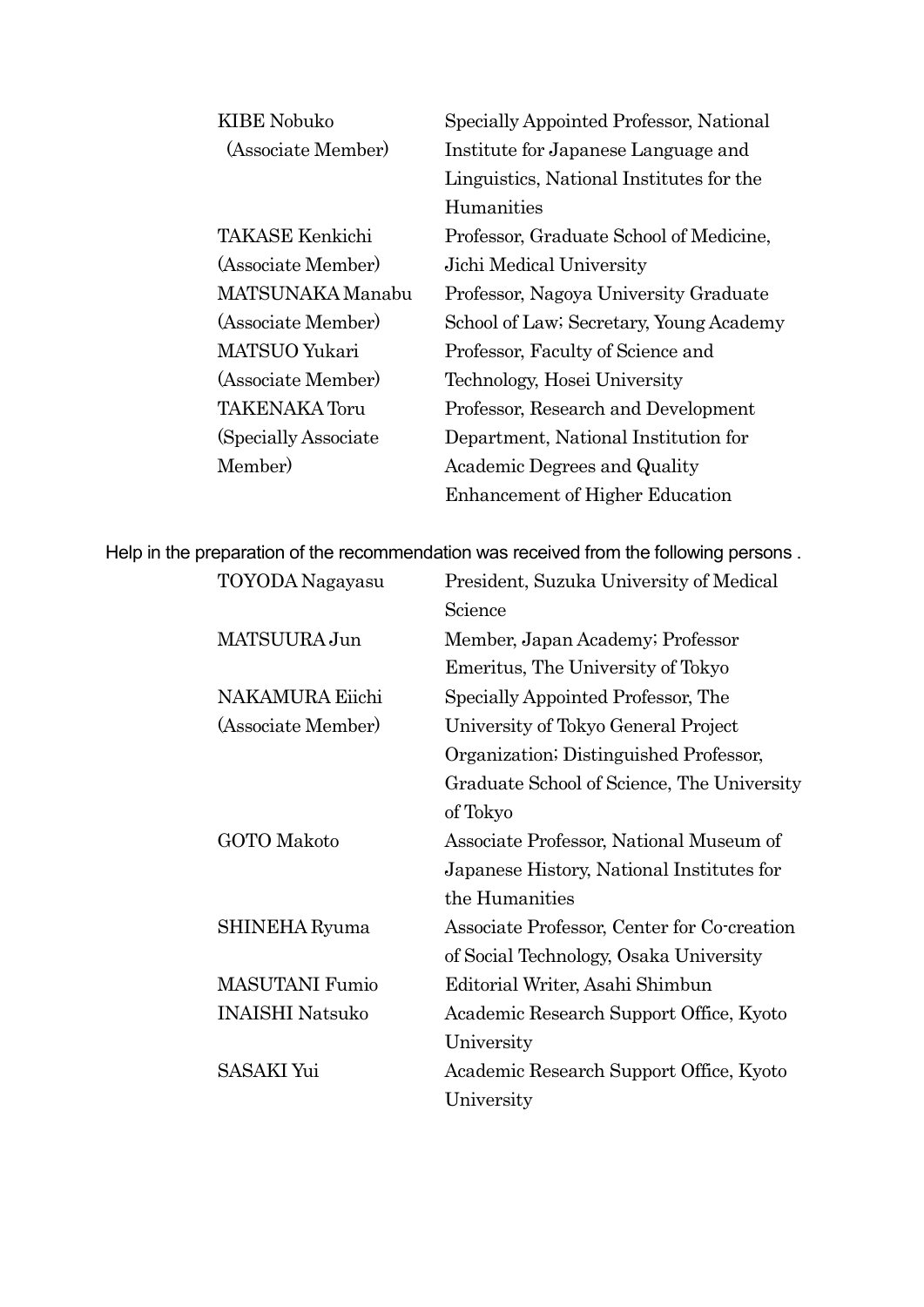The following staff members were responsible for the preparation of this recommendation.

| Secretariat GOTO Kazuya | Director, Planning and Management         |
|-------------------------|-------------------------------------------|
|                         | Division                                  |
| OYAMA Kenji             | Deputy Director, Planning and             |
|                         | Management Division                       |
| MORITA Kenji            | Chief of Information subsection, Planning |
|                         | and Management Division                   |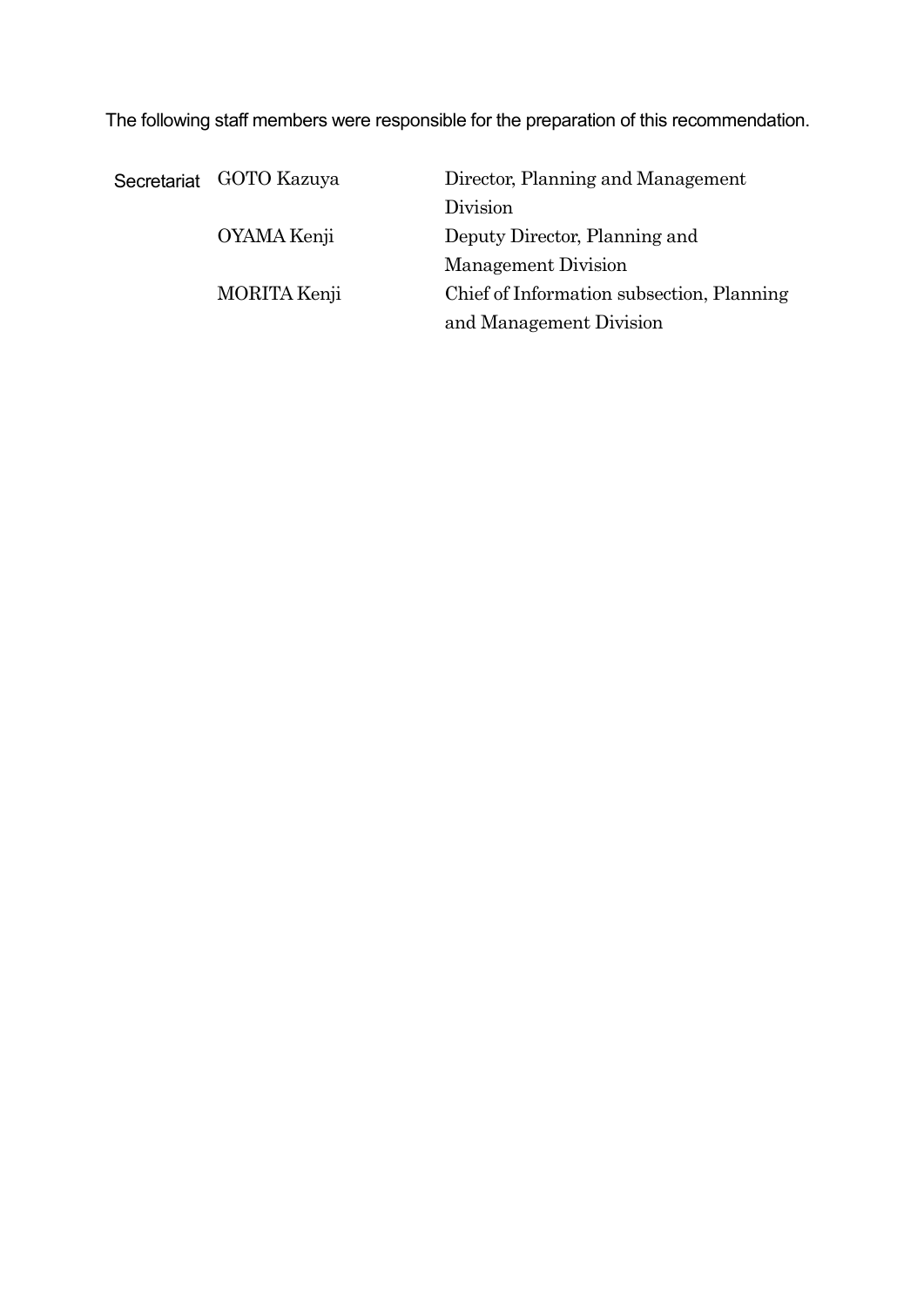This recommendation is published as a result of deliberations held by the Subcommittee on Research Evaluation, Committee for Scientific Community, Science Council of Japan.

#### **Abstract**

#### **1. Background and purpose of this recommendation**

The main purposes of research assessment exercises are promotion of the sciences and to nurture researchers. For this reason, research assessments have traditionally been conducted within the research community of experts or the peer group. In today's context, however, research assessment systems have begun to be extended to several other domains: such as the assessments of institutions like universities/research institutes; assessment of research projects; organizational assessments of research and teaching departments; and individual assessments of researchers within institutions.

In Japan, since the 1990s, such research assessment exercises have begun to evolve and have become diverse and multilayered. Today, these research assessment exercises address a range of new contexts such as university management and organizational and personnel administration. In particular, with regard to the institutional assessment of national university corporations, it is increasingly noteworthy that the assessment of the activities involving individual researchers has become linked to the performance evaluation of the university/ research institute, making budgetary allocation and even rating the contributions of individual researchers. Given how widespread assessment exercises have become, there are now growing concerns about the over-reliance on quantitative evaluation. In countries with a wealth of research assessment experiences, debates on the need for reconsidering quantitative research assessment exercises have been growing. There is a call instead for new methods that can meaningfully factor in the impact of research results in addressing social issues. There is much to learn from these ongoing discussions on assessment methods.

The purpose of this recommendation is twofold: to urge that quantitative assessment methods not be overemphasized in research assessment, and to introduce international trends in order to help us find compelling pathways for carrying out research assessment exercises. We hope that this recommendation will be shared by all concerned, including the relevant ministries and agencies, universities and research institutes, and that it will provide an opportunity to reexamine the nature of research assessment that should ultimately be able to meaningfully contribute to the promotion of the sciences.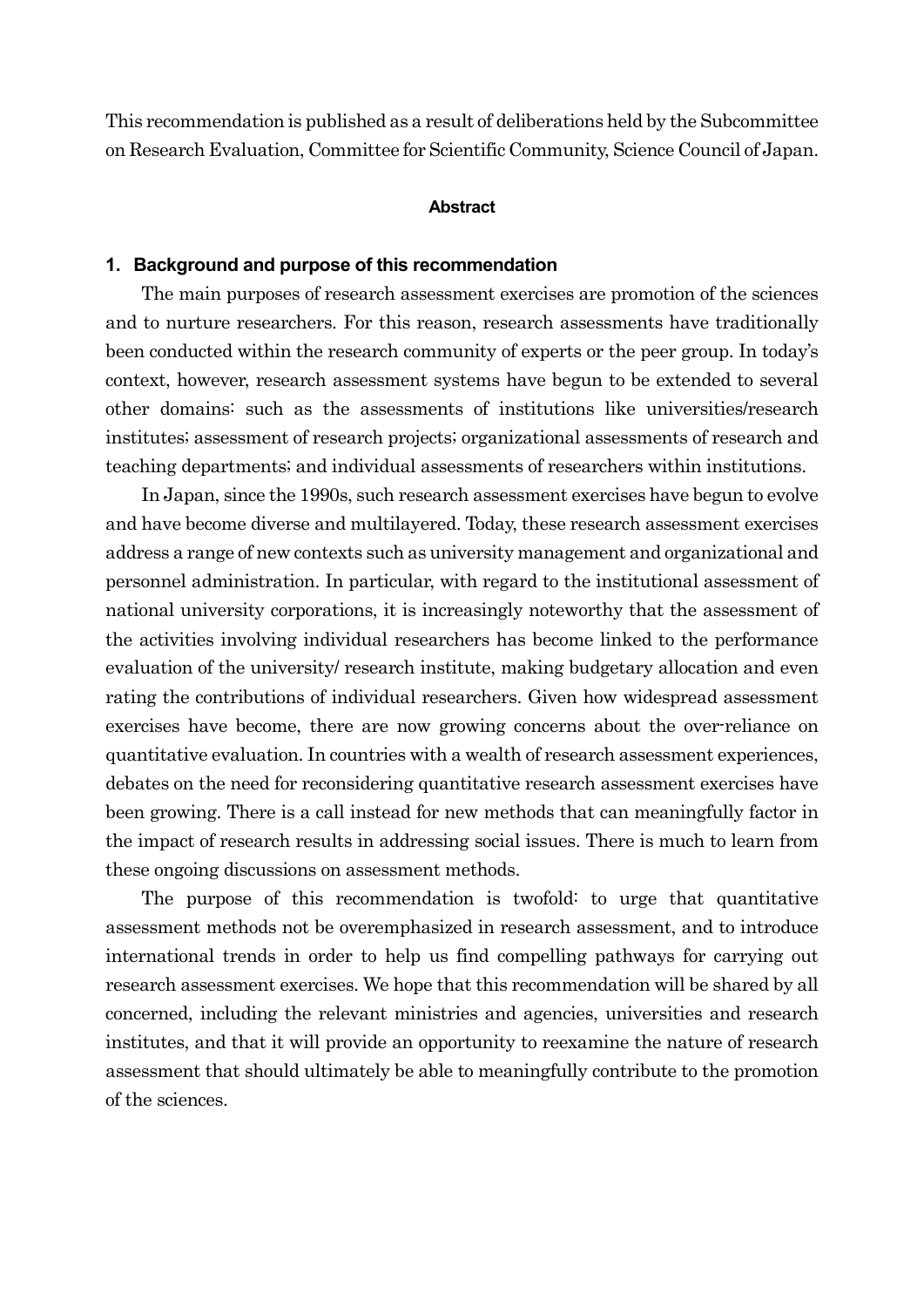### **2. Content of the recommendation**

## **(1) Necessity of designing the assessment system that meets the objectives of research assessment**: The purpose of research assessment is to promote the sciences and to nurture researchers. Even when research assessment is used for deciding on the budget allocation for universities/research institutes or for evaluating the performance of individual researchers, it should be designed to promote research activities. The assessment design, therefore, should not only be based on the mission of the organization and the researcher to be evaluated, but sufficient consideration must also be given to prevent fatigue, demotivation and the excessive pressure that might redirect the research goals.

Stable basic funding and human resources are indispensable for promotion of the sciences. If research assessment is to be linked to resource allocation, it should primarily be based on qualitative assessments, while also not becoming overly dependent on quantitative metrics. From the perspective of nurturing researchers, there is a great risk that the inadvertent use of quantitative assessment metrics for individual research assessment will inhibit and have a negative impact on research diversity. Considering the current situation where new research assessment is placing additional administrative burdens on institutions and individual researchers, effective use of the existing assessment systems, such as the peer review system in KAKENHI, should be considered. In evaluating the research of early career researchers, careful consideration should be given to new research methods and methods for disseminating results, so that the assessment can encourage their growth as a researcher.

**(2) Respecting Research Diversity in Research Assessment:** In the research assessment exercise, research diversity should be encouraged to the maximum extent possible. In addition to evaluating academic contributions from multiple perspectives, it is necessary to set the criteria and the system that can flexibly respond to new initiatives that cannot otherwise be measured with the existing assessment exercise, including impacts of research outputs beyond the academic world.

In research assessment, it is necessary to fully account for the characteristics of each academic field, the desirable future state of academia, and the impact of the introduction of assessment on academia, based on the diversity of research activities and results. From the perspective of carrying out a multifaceted assessment of academic contributions, diversity in publication forums of research results, languages used, and research periods should be considered. As a new way of assessment, it is desirable to include not only the results of social impact but also the process (such as collaboration with stakeholders in society and industry in the formulation and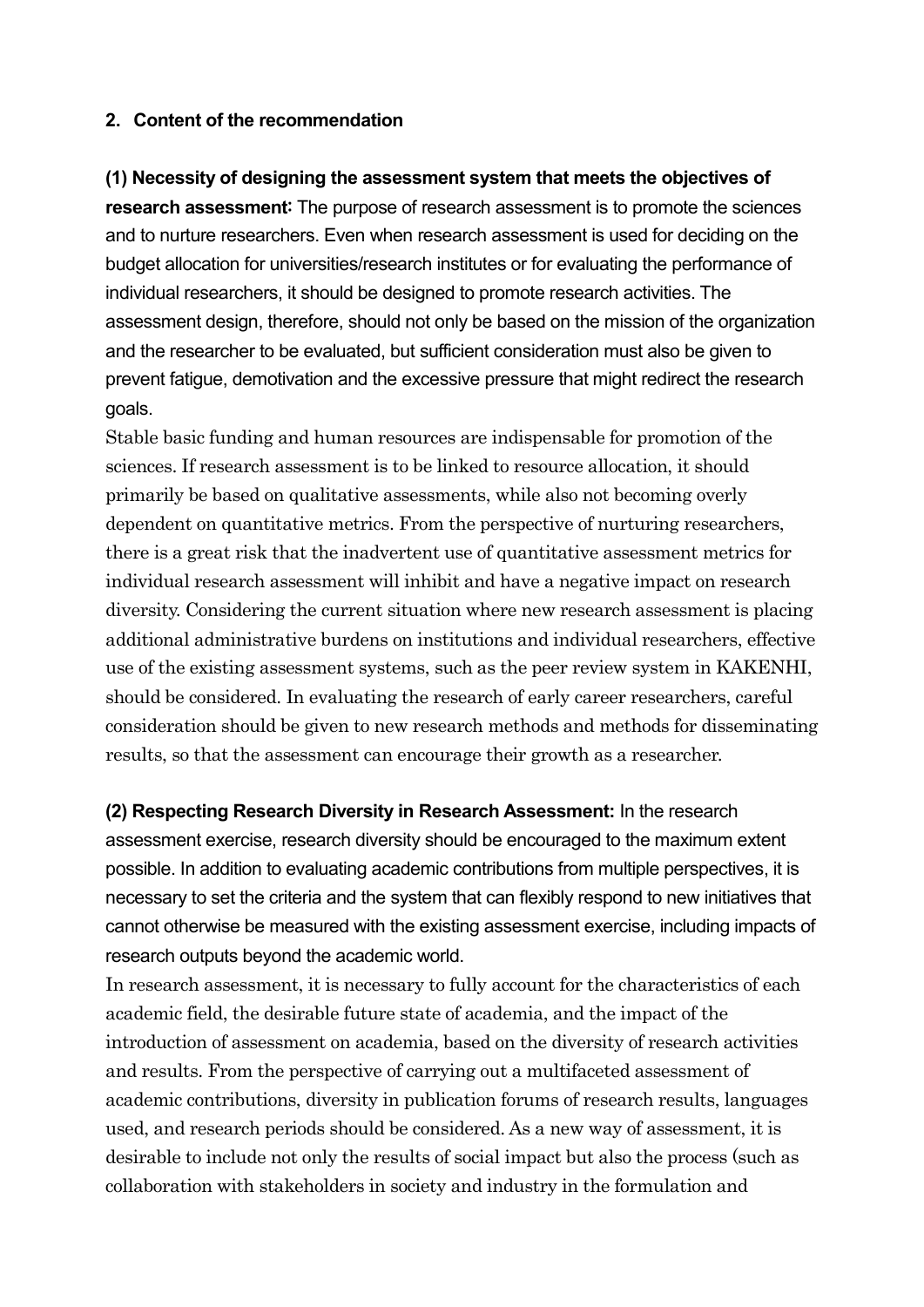implementation of research plans) in the assessment, and to give due consideration to new methods of disseminating results via the Internet. It is also desirable that the scientific community, such as academic societies, actively propose meaningful ways of research assessment based on the characteristics of each research field.

**(3) Basic principles of research assessment methods**: In order to properly evaluate the research quality and impact taking into account the research diversity, it is desirable, in principle, to use qualitative research assessment by peer reviewers within the field as well as users of the research results. Quantitative indicators, on the other hand, may be used to support these qualitative assessments.

For the sustainable development of academia, the design of the research assessment system should focus on qualitative assessment by experts so that academic significance of the research outputs can be appropriately evaluated from a medium- to long-term perspective. Quantitative indicators (e.g., the number of outputs in the top 10 citation percentile) are effective for specific fields, but they should be used to support qualitative assessment. The concern that the overemphasis on quantitative indices may lead the entire research to be excessively oriented towards research that meets the assessment metrics rather than the academic significance is commonly understood and shared in other countries. Quantitative assessment with a limited time frame is also incompatible with supporting early career researchers.

**(4) Research assessment and resource allocation**: There is a certain rationality in using research assessment to effectively utilize limited public resources and to build and improve research environments that meet the mission of each institution. However, in doing so, careful consideration must be given from the perspective of promoting the sciences not to uniformly adopt quantitative metrics to ascertain research results that can then significantly increase or decrease the funds that support the foundation of institutional management. While allocating resources for institutional management (budget and personnel) based on specific quantitative metrics, there is a great risk of discouraging research in the humanities and social sciences that do not lend themselves to quantitative assessment and basic research that cannot be measured by such metrics. Rather than relying on quantitative indicators, which are difficult to include in assessing research other than those that are short-term and quantifiable, promoting the sciences comprehensively and sustainably in preparation for unexpected future crises will lead to the security and happiness of people.